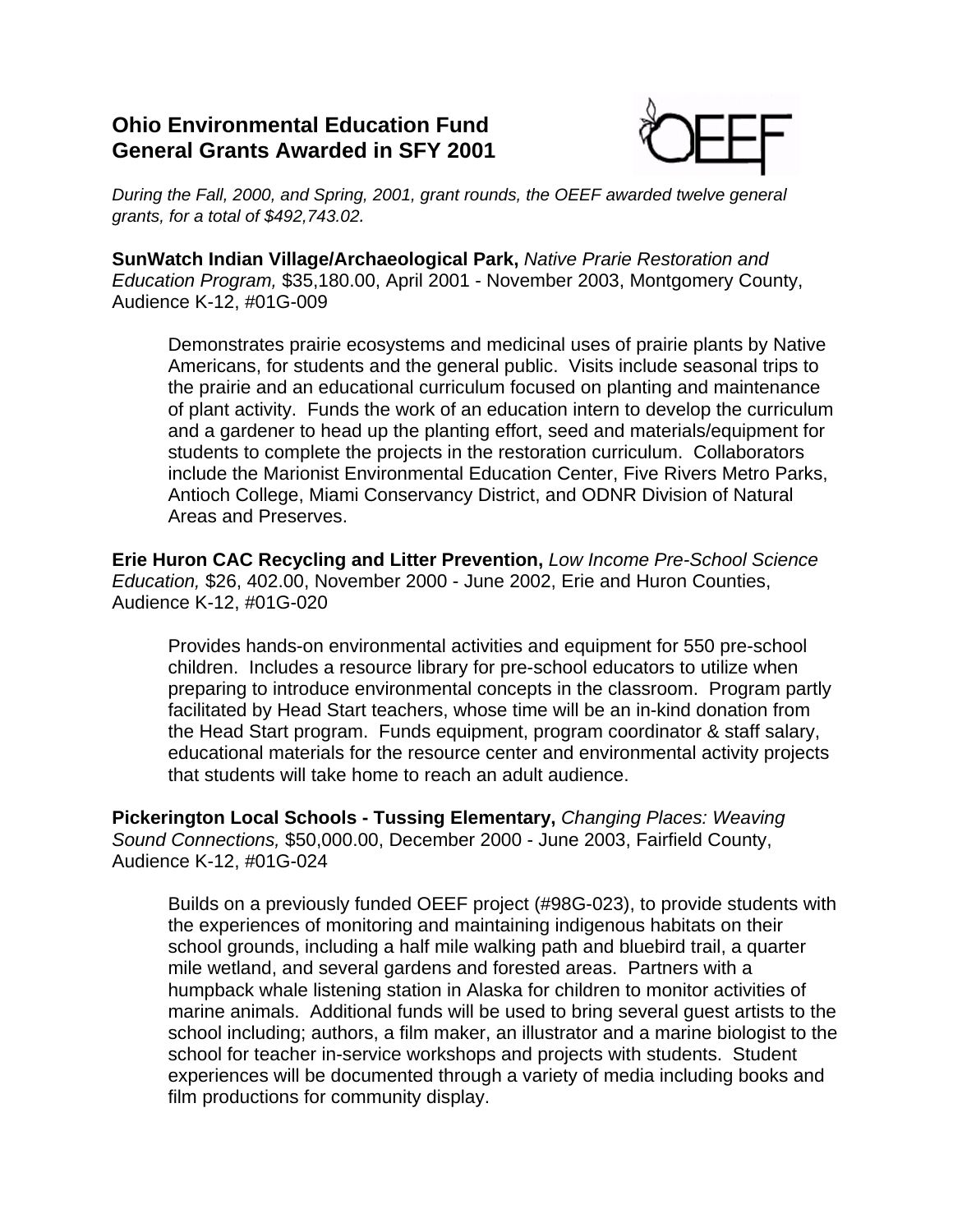OEEF General Grant Awards, 2001 Page 2

**National Audubon Society,** *Developing Birding Festivals as an Environmental Education Opportunity,* \$50,000.00, January 2001 - June 2002, Adams, Erie, Lorain and Ottawa Counties, Audience General Public, #01G-025

Creates a birding festival in Adams County through a workshop to train 35 adults from 15 community organizations. Enhances an existing birding festival with an additional workshop serving Erie, Lorain and Ottawa Counties for the Lake Erie Wing Watch. Demonstrates to local communities the economic as well as environmental value of habitat preservation through birding-related ecotourism. Also provides 20 K-8 classrooms with hands-on, proficiency linked education regarding birdlife and habitats in their community. Funds salaries for staff to plan and conduct the workshops, provides supplies, printing and partnership activities. Collaborators include the ODNR Division of Wildlife, Cincinnati Museum Center, the Nature Conservancy, P.A.C.T. - A Citizen's Forum, Black River and Firelands Audubon Societies, Ottawa National Wildlife Refuge, and Visitors Bureaus in Adams, Erie/Sandusky, and Ottawa Counties.

**Stratford Ecological Center,** *"Manure to Meadow to Milkshake": Connecting Students to their Environment and Food System,* \$49,500.00, November 2000 - October 2002, Delaware County, Audience K-12, #01G-027

Proposes to teach students about the source of food, where it comes from and the impact of farming on the environment through hands-on activities on a demonstration farm. 4000 students in grades K-8 will visit the outdoor learning laboratory at Stratford Ecological Center, assisted by high school student mentors. Additionally, two multi-agency summer in-service seminars will be held to help elementary and middle school teachers incorporate agricultural issues into age-appropriate classroom and outdoor lessons and activities. Project incorporates *Ag in the Classroom* and *Project Food Land and People* curriculum materials. Collaborators include the Franklin/Delaware Soil and Water Conservation Districts, 4-H extension agents, the Delaware and Columbus City school districts, Ohio Wesleyan and Ohio State Universities.

**Collins Career Center (Lawrence County JVS)**, *Integrated Ecology Community Forestry (IECF) Project*, \$49,628.00, June 2001- May 2003, Lawrence County, Audience K-12 (Middle and High School), #01G-037

Collaboration between the Ohio Department of Natural Resources, Division of Forestry, the Ohio State University Extension Office in Piketon, the Wayne National Forest, and an advisory consortium of community leaders, environmentalists and educators representing eight school districts. Between 30- 60 junior and senior JVS students will participate in a series of forest stewardship learning modules, and manage a forest plot and sawmill on the JVS school's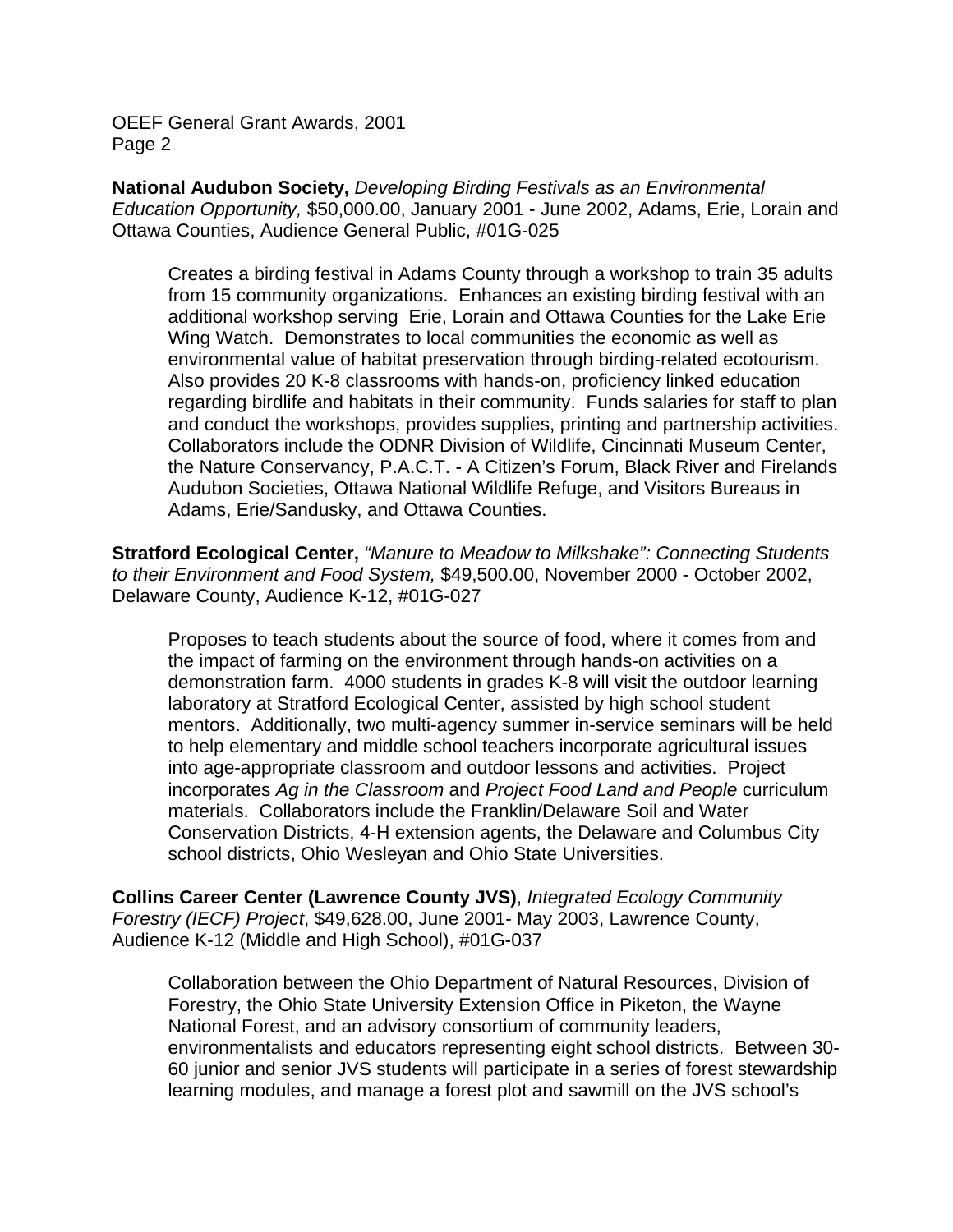OEEF General Grants, Spring 2001 Page 3

> farm complex. Students will document actions taken to improve the forest: responsible timber harvesting, reforestation, water and soil improvement, reestablishment of wildlife habitat. These natural resource and agri-science students will work with carpentry, business management and marketing students to demonstrate economic and entrepreneurship opportunities available in responsible ecosystem management. They will also share the results through nature walks, field days, and demonstrations for the district's elementary and middle school students, local farmers, and citizens. Lumber, firewood, and byproducts generated at the site will be donated to community projects.

**City of Toledo Department of Parks, Recreation and Forestry**, *Partners in PARK-IT! Building Community Resources for Environmental Education*, \$26,413.00, June 2001 - June 2003, Lucas County, Audience K-12 (elementary), #01G-045

Expands a previous OEEF Outstanding Project that created land labs in city parks adjacent to elementary schools, and a curriculum activity guide that won several state and national awards. Through collaboration with the University of Toledo and four Toledo Public Schools, the new grant will provide at least two additional science field applications per school year for 60 K-6 teachers and 1800 students. Two workshops for teachers each year will provide additional resources and skills to enhance their use of the land lab sites, based on "Wild School Sites", "Habitats for Learning", and "Project Wild". A University of Toledo environmental science graduate student will evaluate the effectiveness of each of the 25 lessons in the curriculum guide.

**Greenacres Foundation**, *Developing the Educational Capabilities of an Online Volunteer Monitoring Database and Demonstrating Its Potential for Replication*, \$49,998.28, June 2001 - June 2003, Hamilton County, Audience General Public, #01G-052

Builds on a previous OEEF mini grant, to enhance and replicate an existing database of water quality information collected by volunteers in the Little Miami watershed. The new grant will make it possible to display the data in map form, to better educate local residents about water quality in their watershed. The system is designed to allow trained volunteers from school and community groups to collect stream data for entry into the database from remote locations. The project will also enhance the data's usefulness to water management professionals by pre-sorting it into computer files compatible with state and federal agency formats, to support local water management efforts such as Total Maximum Daily Load implementation, NPDES Phase II compliance, and flood plain management programs. The database will be replicated in the Mill Creek watershed, as a first step toward establishing a centralized system for reporting reliable, high quality, volunteer-collected information in a consistent format statewide.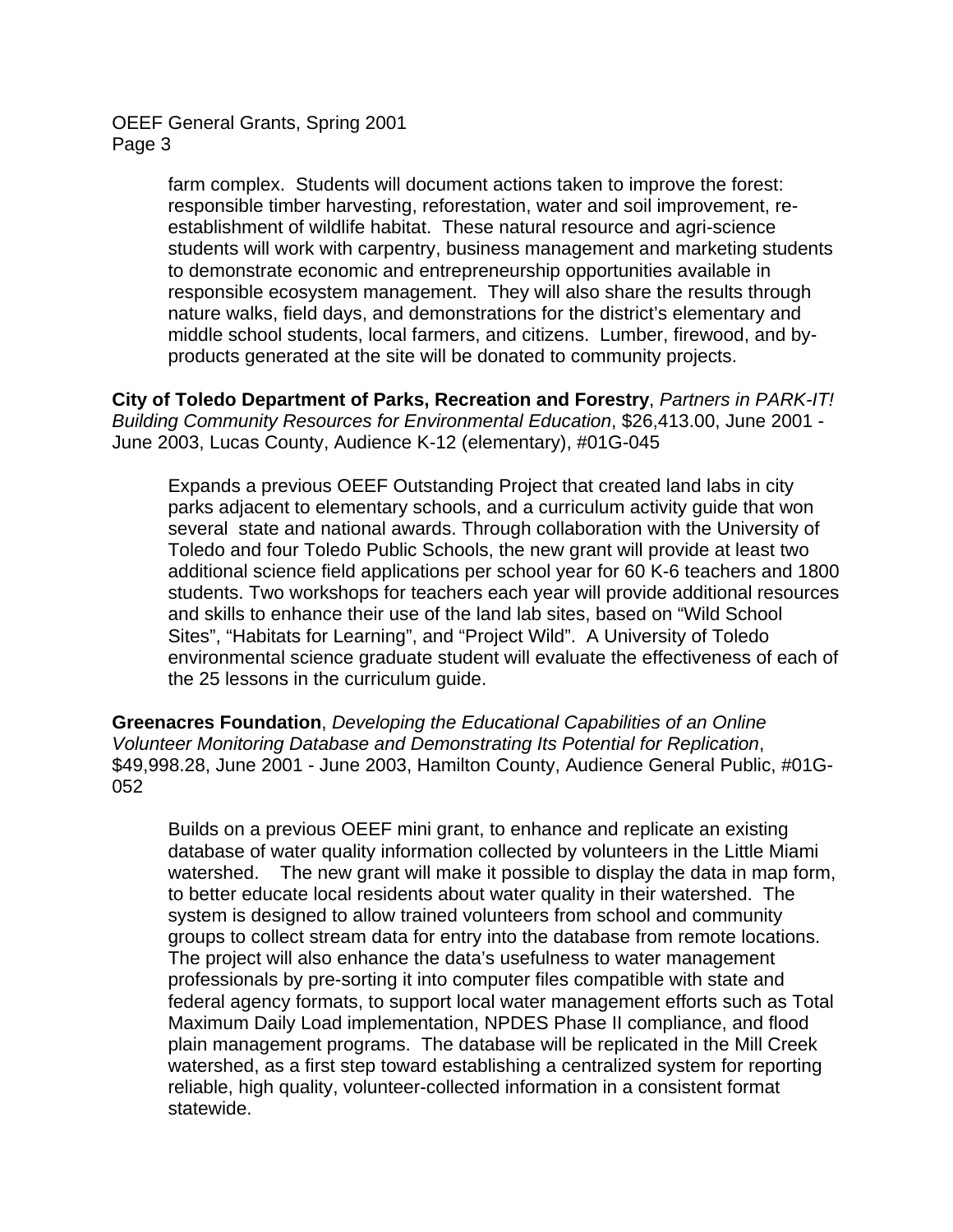OEEF General Grants, Spring 2001 Page 4

**Clermont County Educational Service Center,** *Clermont County Environment Project for High School Students,* \$49,983.00, June 2001 - November 2003, Clermont County, Audience K-12 (High School), #01G-055

Builds on a previous general grant and OEEF Outstanding Project which enabled students from all ten Clermont County high schools to study the interconnectedness of aquatic and terrestrial systems by sampling drinking water, ground water, surface water, stream biodiversity, and wastewater treatment. Monitoring of water chemistry and macro-invertebrates in local streams will now be expanded to include terrestrial monitoring of the surrounding watershed by collecting moth species and their host plants. Students will enter data into the county's databases and Geographic Information System (GIS), evaluating patterns and trends related to land use changes as the county experiences rapid development. Results will be compared with sampling data from Ohio EPA and the other participating schools at a county-wide water quality summit, with participation by local and state environmental professionals.

**Aullwood Audubon Center and Farm**, *Birds, Flight and the Wrights,* \$50,000.00, June 2001 - August 2003, Montgomery County, Audience K-12 (Elementary and Middle), #01G-056

Two-year pilot education initiative which will relate nature, science and flight with core curriculum areas for children in grades 4-8. During the first year,  $25\,4<sup>th</sup>$  and 5<sup>th</sup> grade gifted students from Englewood Elementary will work with teachers and Aullwood educators to design a curriculum, field experiences and display relating birds, flight, and the Wright Brothers. The interactive display will then be fabricated by a professional design firm, and seen/used by 80,000 Aullwood visitors. All 350 Englewood students and 25 teachers will participate in four field experiences integrating state science outcomes and natural history. Two full-day workshops will help teachers integrate pre-and post-visit activities. In the second year of the program, an additional 1,000 Dayton-area students in grades 4-8 will participate in field trips to Aullwood and distance learning experiences linked to Wright Brothers- and flight-related sites in Ohio, North and South Carolina, and 25 more teachers will participate in a four-hour workshop to integrate these activities.

**Mahoning Valley NE Ohio Camp Fire Council,** *Kaleidoscope of Environmental Experiences 2,* \$11,690.74, July 2001 - June 2002, Mahoning County, Audience K-12 (Elementary), #01G-062

Provides for a weekly hands-on, interactive lesson and follow-up activities for 45 inner-city students ages 5-10 through a summer program to improve science grades. Learning activities will emphasize the human/environment